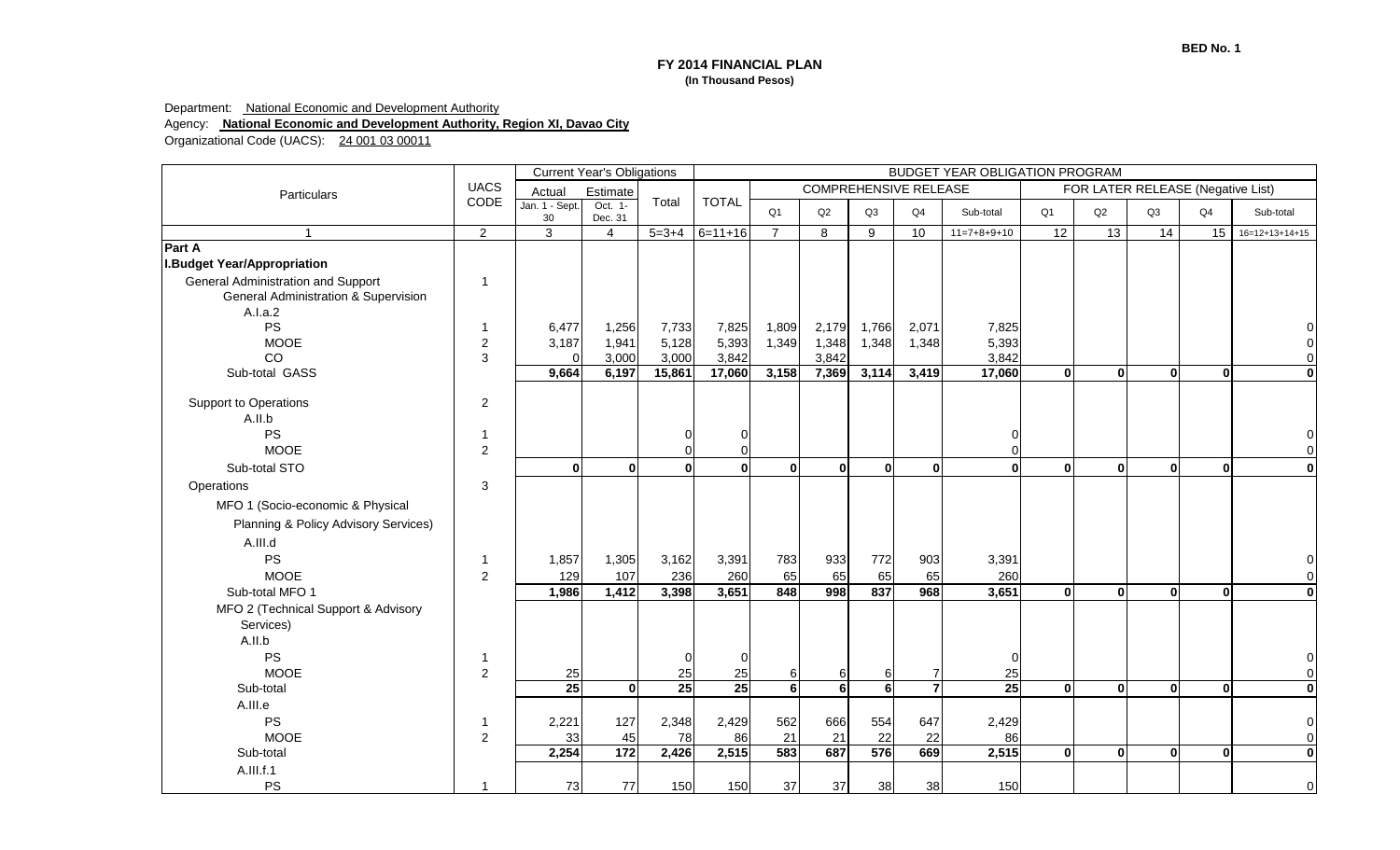|                                      |                |                      | <b>Current Year's Obligations</b> |                |                   |                |                              |       |                | <b>BUDGET YEAR OBLIGATION PROGRAM</b> |                         |                                   |                 |                |                         |
|--------------------------------------|----------------|----------------------|-----------------------------------|----------------|-------------------|----------------|------------------------------|-------|----------------|---------------------------------------|-------------------------|-----------------------------------|-----------------|----------------|-------------------------|
| Particulars                          | <b>UACS</b>    | Actual               | Estimate                          |                |                   |                | <b>COMPREHENSIVE RELEASE</b> |       |                |                                       |                         | FOR LATER RELEASE (Negative List) |                 |                |                         |
|                                      | CODE           | Jan. 1 - Sept.<br>30 | Oct. 1-<br>Dec. 31                | Total          | <b>TOTAL</b>      | O <sub>1</sub> | Q2                           | Q3    | Q <sub>4</sub> | Sub-total                             | Q <sub>1</sub>          | Q2                                | Q3              | Q <sub>4</sub> | Sub-total               |
|                                      | $\overline{2}$ | $\overline{3}$       | $\overline{4}$                    |                | $5=3+4$ $6=11+16$ | $\overline{7}$ | 8                            | 9     | 10             | $11=7+8+9+10$                         | 12                      | $\overline{13}$                   | $\overline{14}$ | 15             | $16=12+13+14+15$        |
| <b>MOOE</b>                          | 2              | 2,474                | 876                               | 3,350          | 3,350             | 837            | 837                          | 838   | 838            | 3,350                                 |                         |                                   |                 |                | $\overline{0}$          |
| Sub-total                            |                | 2,547                | 953                               | 3,500          | 3,500             | 874            | 874                          | 876   | 876            | 3,500                                 | $\mathbf 0$             | $\mathbf{0}$                      | $\mathbf{0}$    | 0              | $\mathbf{0}$            |
| Total MFO 2                          |                | 4,826                | 1,125                             | 5,951          | 6,040             | 1,463          | 1,567                        | 1,458 | 1,552          | 6,040                                 | $\overline{\mathbf{0}}$ | $\overline{0}$                    | Э               | $\overline{0}$ | $\overline{0}$          |
| MFO 3 (Investment Programming        |                |                      |                                   |                |                   |                |                              |       |                |                                       |                         |                                   |                 |                |                         |
| Services)                            |                |                      |                                   |                |                   |                |                              |       |                |                                       |                         |                                   |                 |                |                         |
| A.III.d                              |                |                      |                                   |                |                   |                |                              |       |                |                                       |                         |                                   |                 |                |                         |
| <b>PS</b>                            | -1             | 1,857                | 1,305                             | 3,162          | 2,977             | 688            | 817                          | 679   | 793            | 2,977                                 |                         |                                   |                 |                | 0                       |
| <b>MOOE</b>                          | 2              | 129                  | 107                               | 236            | 212               | 53             | 53                           | 53    | 53             | 212                                   |                         |                                   |                 |                | $\overline{0}$          |
| Sub-total MFO 3                      |                | 1,986                | 1,412                             | 3,398          | 3,189             | 741            | 870                          | 732   | 846            | 3,189                                 | $\mathbf{0}$            | 0                                 | 0l              | ΩI             | $\mathbf{0}$            |
| MFO 4 (Monitoring & Evaluation       |                |                      |                                   |                |                   |                |                              |       |                |                                       |                         |                                   |                 |                |                         |
| Services)                            |                |                      |                                   |                |                   |                |                              |       |                |                                       |                         |                                   |                 |                |                         |
| A.III.e                              |                |                      |                                   |                |                   |                |                              |       |                |                                       |                         |                                   |                 |                |                         |
| <b>PS</b>                            |                | 2,221                | 127                               | 2,348          | 2,314             | 535            | 635                          | 528   | 616            | 2,314                                 |                         |                                   |                 |                |                         |
| <b>MOOE</b>                          | $\overline{2}$ | 34                   | 45                                | 79             | 71                | 17             | 18                           | 18    | 18             | 71                                    |                         |                                   |                 |                | $\overline{0}$          |
| Sub-total                            |                | 2,255                | $\boxed{172}$                     | 2,427          | 2,385             | 552            | 653                          | 546   | 634            | 2,385                                 | $\mathbf{0}$            | $\mathbf{0}$                      | 0l              | 0l             | $\mathbf{0}$            |
| A.III.f.2                            |                |                      |                                   |                |                   |                |                              |       |                |                                       |                         |                                   |                 |                |                         |
| <b>PS</b>                            |                | 52                   | 98                                | 150            | 150               | 37             | 37                           | 38    | 38             | 150                                   |                         |                                   |                 |                | $\overline{0}$          |
| <b>MOOE</b>                          | 2              | 331                  | 278                               | 609            | 609               | 152            | 152                          | 152   | 153            | 609                                   |                         |                                   |                 |                | $\overline{0}$          |
| Sub-total                            |                | 383                  | 376                               | 759            | 759               | 189            | 189                          | 190   | 191            | 759                                   | $\overline{\bullet}$    | $\mathbf{0}$                      | 0               | 0l             | $\overline{\mathbf{0}}$ |
| <b>Total MFO 4</b>                   |                | 2,638                | 548                               | 3,186          | 3,144             | 741            | 842                          | 736   | 825            | 3,144                                 | $\mathbf{0}$            | 0                                 | $\Omega$        | Ωl             | $\mathbf{0}$            |
| II. Automatic Appropriation          |                |                      |                                   |                |                   |                |                              |       |                |                                       |                         |                                   |                 |                |                         |
| General Administration and Support   | -1             |                      |                                   |                |                   |                |                              |       |                |                                       |                         |                                   |                 |                |                         |
| General Administration & Supervision |                |                      |                                   |                |                   |                |                              |       |                |                                       |                         |                                   |                 |                |                         |
| A.I.a.2                              |                |                      |                                   |                |                   |                |                              |       |                |                                       |                         |                                   |                 |                |                         |
| <b>PS</b>                            |                | 415                  | 305                               | 720            | 719               | 179            | 180                          | 180   | 180            | 719                                   |                         |                                   |                 |                |                         |
| <b>MOOE</b>                          | $\overline{2}$ |                      |                                   | $\Omega$       | $\Omega$          |                |                              |       |                | $\Omega$                              |                         |                                   |                 |                | $\overline{0}$          |
| Sub-total GASS                       |                | 415                  | 305                               | 720            | 719               | 179            | 180                          | 180   | 180            | 719                                   | $\mathbf{0}$            | 0                                 | 0l              | 0l             | 0                       |
| Operations                           | 3              |                      |                                   |                |                   |                |                              |       |                |                                       |                         |                                   |                 |                |                         |
| MFO 1 (Socio-economic & Physical     |                |                      |                                   |                |                   |                |                              |       |                |                                       |                         |                                   |                 |                |                         |
| Planning & Policy Advisory Services) |                |                      |                                   |                |                   |                |                              |       |                |                                       |                         |                                   |                 |                |                         |
| A.III.d                              |                |                      |                                   |                |                   |                |                              |       |                |                                       |                         |                                   |                 |                |                         |
| <b>PS</b>                            |                | 141                  | 171                               | 312            | 334               | 83             | 83                           | 84    | 84             | 334                                   |                         |                                   |                 |                |                         |
| <b>MOOE</b>                          | 2              |                      |                                   | $\overline{0}$ | $\Omega$          |                |                              |       |                | $\Omega$                              |                         |                                   |                 |                |                         |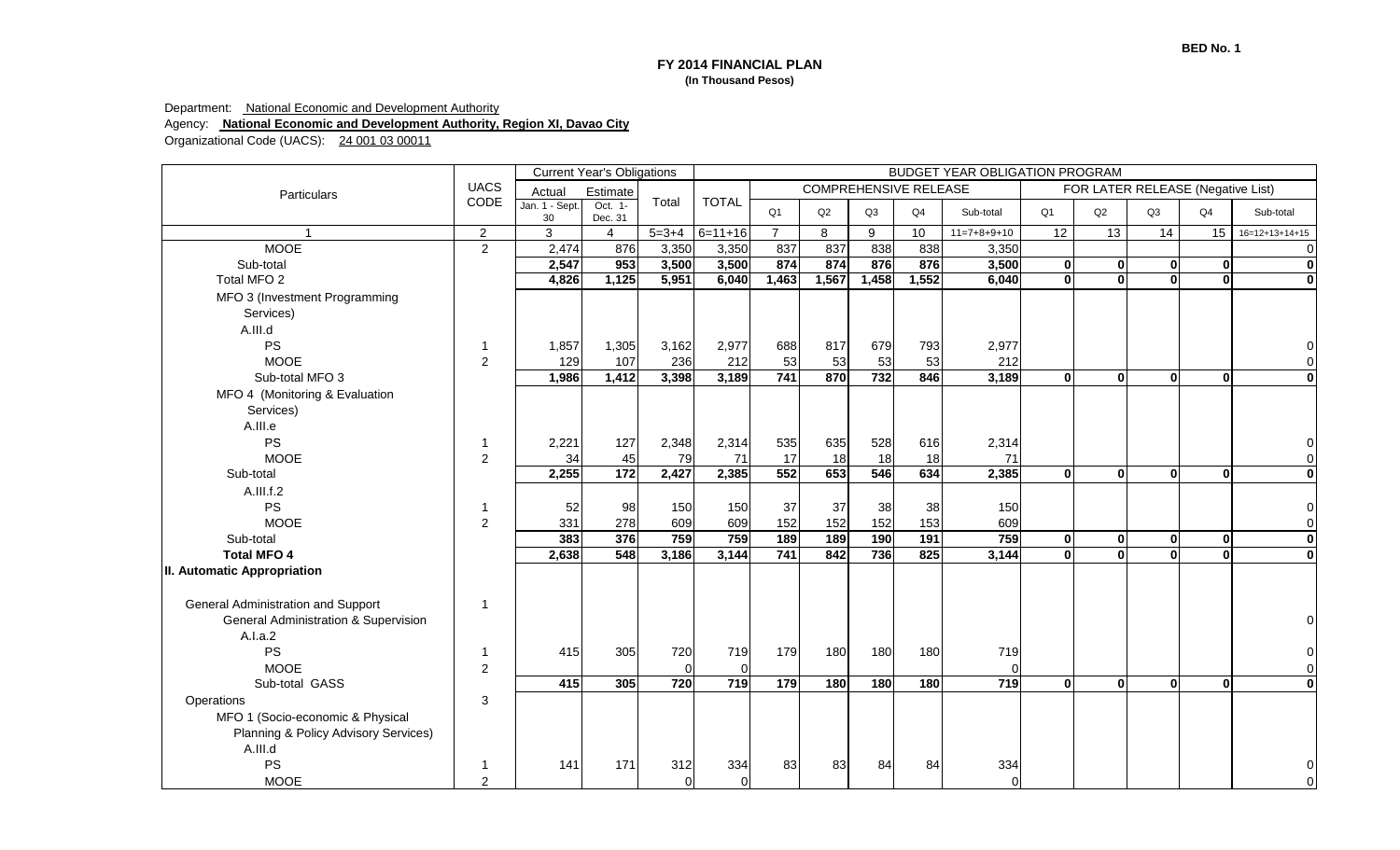|                                       |                |                      | <b>Current Year's Obligations</b> |                         |              |                |                              |     |              | <b>BUDGET YEAR OBLIGATION PROGRAM</b> |                         |              |                                   |                |                         |
|---------------------------------------|----------------|----------------------|-----------------------------------|-------------------------|--------------|----------------|------------------------------|-----|--------------|---------------------------------------|-------------------------|--------------|-----------------------------------|----------------|-------------------------|
| Particulars                           | <b>UACS</b>    | Actual               | Estimate                          |                         |              |                | <b>COMPREHENSIVE RELEASE</b> |     |              |                                       |                         |              | FOR LATER RELEASE (Negative List) |                |                         |
|                                       | CODE           | Jan. 1 - Sept.<br>30 | Oct. 1-<br>Dec. 31                | Total                   | <b>TOTAL</b> | Q <sub>1</sub> | Q2                           | Q3  | Q4           | Sub-total                             | Q <sub>1</sub>          | Q2           | Q3                                | Q <sub>4</sub> | Sub-total               |
|                                       | $\overline{2}$ | 3                    | $\overline{4}$                    | $5=3+4$                 | $6=11+16$    | $\overline{7}$ | 8                            | 9   | 10           | $11=7+8+9+10$                         | 12                      | 13           | 14                                | 15             | $16=12+13+14+15$        |
| Sub-total MFO 1                       |                | $\overline{141}$     | $171$                             | 312                     | 334          | 83             | 83                           | 84  | 84           | 334                                   | $\mathbf{0}$            | 0l           | ΩI                                | 0l             | $\mathbf{0}$            |
| MFO 2 (Technical Support & Advisory   |                |                      |                                   |                         |              |                |                              |     |              |                                       |                         |              |                                   |                |                         |
| Services)                             |                |                      |                                   |                         |              |                |                              |     |              |                                       |                         |              |                                   |                |                         |
| A.II.b                                |                |                      |                                   |                         |              |                |                              |     |              |                                       |                         |              |                                   |                |                         |
| <b>PS</b>                             | -1             |                      |                                   |                         |              |                |                              |     |              |                                       |                         |              |                                   |                | $\overline{O}$          |
| <b>MOOE</b>                           | $\overline{c}$ |                      |                                   |                         |              |                |                              |     |              |                                       |                         |              |                                   |                | $\overline{0}$          |
| Sub-total                             |                | $\mathbf{0}$         | 0l                                | $\mathbf{0}$            | 0l           | 0l             | $\mathbf{0}$                 | 0   | 0            | 0                                     | <sup>0</sup>            | 0            | 0l                                | ΩI             | $\overline{\mathbf{0}}$ |
| A.III.e                               |                |                      |                                   |                         |              |                |                              |     |              |                                       |                         |              |                                   |                |                         |
| <b>PS</b>                             | -1             | 173                  | 57                                | 230                     | 237          | 59             | 59                           | 59  | 60           | 237                                   |                         |              |                                   |                | $\overline{0}$          |
| <b>MOOE</b>                           | $\overline{c}$ |                      |                                   | $\Omega$                | $\Omega$     |                |                              |     |              | $\Omega$                              |                         |              |                                   |                | $\overline{0}$          |
| Sub-total                             |                | $\frac{1}{173}$      | 57                                | 230                     | 237          | 59             | 59                           | 59  | 60           | 237                                   | <sup>0</sup>            | 0            | 0l                                | 0l             | $\overline{\mathbf{0}}$ |
| A.III.f.1                             |                |                      |                                   |                         |              |                |                              |     |              |                                       |                         |              |                                   |                |                         |
| <b>PS</b>                             |                |                      |                                   |                         |              |                |                              |     |              |                                       |                         |              |                                   |                | $\overline{0}$          |
| <b>MOOE</b>                           | $\overline{2}$ |                      |                                   | $\Omega$                |              |                |                              |     |              |                                       |                         |              |                                   |                | $\overline{0}$          |
| Sub-total                             |                | $\mathbf{0}$         | 0                                 | $\overline{\mathbf{0}}$ | - Ol         | 0              | 0                            | 0   | $\mathbf{0}$ | 0l                                    | 0                       | 0            | 0                                 | 0l             | $\overline{\mathbf{0}}$ |
| Total MFO 2                           |                | 173                  | 57                                | 230                     | 237          | 59             | 59                           | 59  | 60           | 237                                   | 0                       | $\mathbf{0}$ | 0                                 | 0l             | $\overline{\mathbf{0}}$ |
| MFO 3 (Investment Programming         |                |                      |                                   |                         |              |                |                              |     |              |                                       |                         |              |                                   |                |                         |
| Services)                             |                |                      |                                   |                         |              |                |                              |     |              |                                       |                         |              |                                   |                |                         |
| A.III.d                               |                |                      |                                   |                         |              |                |                              |     |              |                                       |                         |              |                                   |                |                         |
| PS                                    | -1             | 142                  | 172                               | 314                     | 292          | 73             | 73                           | 73  | 73           | 292                                   |                         |              |                                   |                | $\overline{0}$          |
| <b>MOOE</b>                           | $\overline{2}$ |                      |                                   | $\Omega$                |              |                |                              |     |              |                                       |                         |              |                                   |                | $\overline{0}$          |
| Sub-total MFO 3                       |                | $142$                | $\boxed{172}$                     | 314                     | 292          | 73             | 73                           | 73  | 73           | 292                                   | $\mathbf{0}$            | 0            | 0l                                | 0l             | $\overline{\mathbf{0}}$ |
| MFO 4 (Monitoring & Evaluation        |                |                      |                                   |                         |              |                |                              |     |              |                                       |                         |              |                                   |                |                         |
| Services)                             |                |                      |                                   |                         |              |                |                              |     |              |                                       |                         |              |                                   |                |                         |
| A.III.e                               |                |                      |                                   |                         |              |                |                              |     |              |                                       |                         |              |                                   |                |                         |
| <b>PS</b>                             |                | 174                  | 57                                | 231                     | 224          | 56             | 56                           | 56  | 56           | 224                                   |                         |              |                                   |                | $\overline{0}$          |
| <b>MOOE</b>                           | $\overline{2}$ |                      |                                   | $\Omega$                | $\Omega$     |                |                              |     |              | $\Omega$                              |                         |              |                                   |                | $\overline{0}$          |
| Sub-total                             |                | 174                  | 57                                | 231                     | 224          | 56             | 56                           | 56  | 56           | 224                                   | $\mathbf{0}$            | 0            | 0                                 | $\mathbf{0}$   | $\overline{\mathbf{0}}$ |
| A.III.f.2                             |                |                      |                                   |                         |              |                |                              |     |              |                                       |                         |              |                                   |                |                         |
| PS                                    |                |                      |                                   |                         |              |                |                              |     |              |                                       |                         |              |                                   |                | $\overline{0}$          |
| <b>MOOE</b>                           | $\overline{2}$ |                      |                                   |                         |              |                |                              |     |              |                                       |                         |              |                                   |                | $\overline{0}$          |
| Sub-total                             |                | $\Omega$             | - Ol                              | $\mathbf{0}$            | 0l           | 0l             | $\mathbf{0}$                 | 0   | $\mathbf{0}$ | 0l                                    | $\mathbf{0}$            | 0l           | 0l                                | $\mathbf{0}$   | $\overline{\mathbf{0}}$ |
| Total MFO 4                           |                | 174                  | 57                                | 231                     | 224          | 56             | 56                           | 56  | 56           | 224                                   | $\overline{\mathbf{o}}$ | $\mathbf{0}$ | $\mathbf{0}$                      | $\mathbf{0}$   | $\overline{\mathbf{0}}$ |
| <b>Total Automatic Appropriations</b> |                | 1,045                | 762                               | 1,807                   | 1,806        | 450            | 451                          | 452 | 453          | 1,806                                 | 0                       | $\mathbf{0}$ | $\mathbf{0}$                      | 0l             | $\mathbf{0}$            |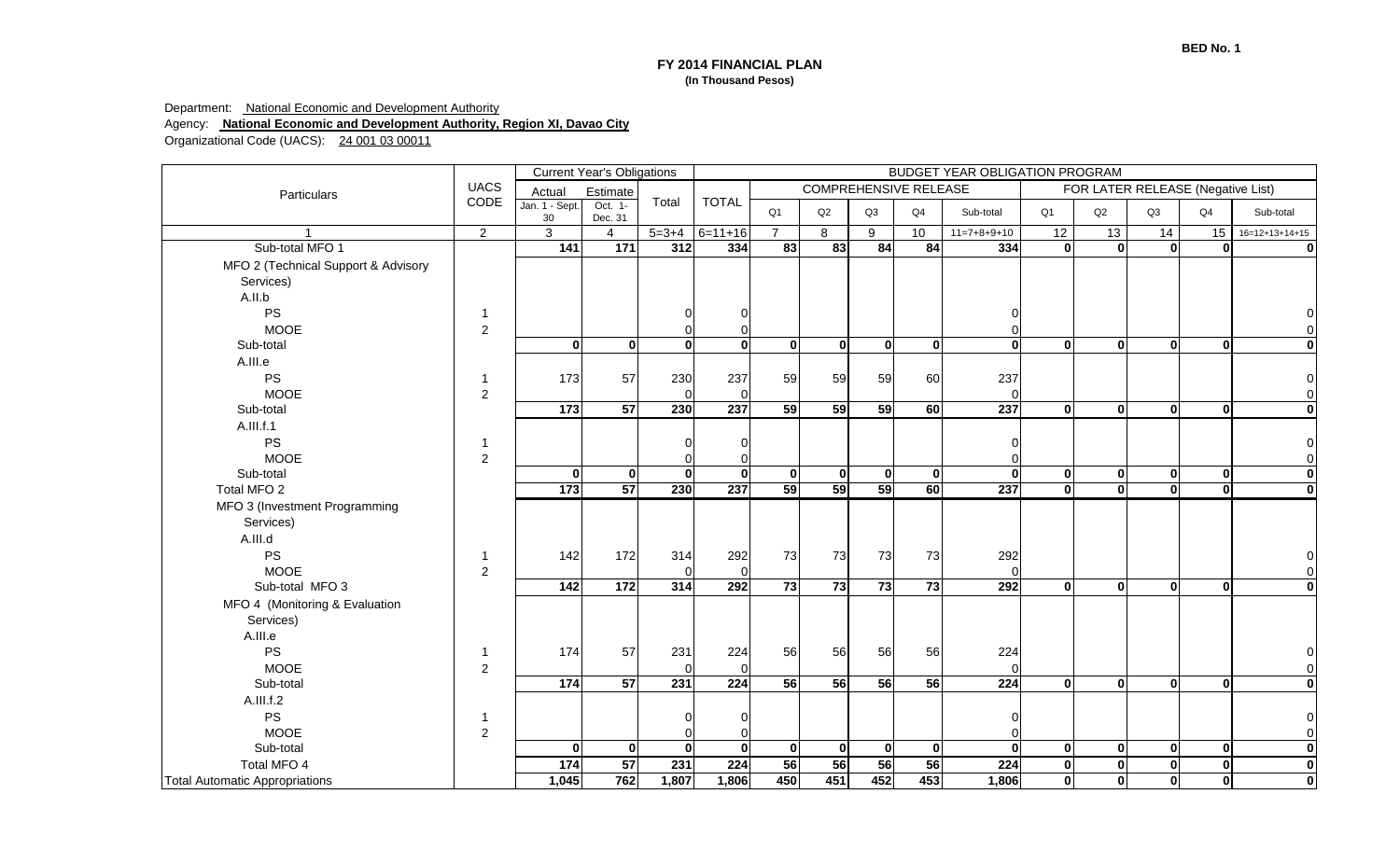| <b>UACS</b><br><b>COMPREHENSIVE RELEASE</b><br>FOR LATER RELEASE (Negative List)<br>Actual<br>Estimate<br>Particulars<br>CODE<br><b>TOTAL</b><br>Total<br>Jan. 1 - Sept.<br>Oct. 1-<br>O <sub>1</sub><br>Q2<br>Q4<br>Q <sub>1</sub><br>Q2<br>Q3<br>Q3<br>Sub-total<br>Q <sub>4</sub><br>Dec. 31<br>30<br>$\overline{2}$<br>3<br>$5 = 3 + 4$<br>$6=11+16$<br>$\overline{4}$<br>$\overline{7}$<br>9<br>12<br>14<br>15<br>8<br>10<br>$11=7+8+9+10$<br>13<br><b>III. Special Purpose Funds</b><br>Pension and Gratuity Funds<br>TOTAL, Current Year Budget/Appropriation<br><b>PS</b><br>15,803<br>5,057<br>20,860<br>21,042<br>4,901<br>5,755<br>4,827<br>5,559<br>21,042<br>$\Omega$<br>1<br>$\Omega$<br><b>MOOE</b><br>$\overline{c}$<br>3,399<br>2,502<br>2,504<br>6,342<br>9,741<br>10,006<br>2,500<br>2,500<br>10,006<br>$\Omega$<br>$\Omega$<br>$\Omega$<br>CO<br>3<br>3,842<br>3,842<br>3,000<br>3,000<br>3,842<br>$\Omega$<br>$\Omega$<br>$\Omega$<br>$\Omega$<br>$\Omega$<br>11,456<br>$\Omega$<br>22,145<br>33,601<br>34,890<br>7,401<br>12,097<br>7,329<br>8,063<br>34,890<br>ΩI<br>$\Omega$<br>$\Omega$<br>Total<br><b>Recapitulation by MFO:</b><br>MFO 1 (Socio-economic & Physical<br>Planning & Policy Advisory Services)<br>2,127<br>1,583<br>3,710<br>3,985<br>931<br>1,081<br>921<br>1,052<br>3,985<br>MFO 2 (Technical Support & Advisory<br>6,277<br>1,522<br>6,277<br>Services)<br>4,999<br>1,182<br>6,181<br>1,626<br>1,517<br>1,612<br>MFO 3 (Investment Programming<br>Services)<br>2,128<br>1,584<br>3,712<br>3,481<br>814<br>943<br>805<br>919<br>3,481<br>MFO 4 (Monitoring & Evaluation<br>3,417<br>3,368<br>797<br>898<br>792<br>881<br>3,368<br>Services)<br>2,812<br>605<br>4,954<br>4,548<br><b>Total MFO</b><br>17,020<br>17,111<br>4,064<br>4,035<br>4,464<br>17, 111<br>ΩI<br>0<br>12,066<br>0<br>$\mathbf{0}$<br><b>General Administration and Support</b><br>10,079<br>6,502<br>16,581<br>17,779<br>3,337<br>7,549<br>3,294<br>3,599<br>17,779<br>11,456<br>7,401<br>7,329<br>0<br>0<br>22,145<br>33,601<br>34,890<br>12,097<br>8,063<br>34,890<br>0<br><b>Grand Total</b><br>$\Omega$<br><b>Part B</b> |                  |
|--------------------------------------------------------------------------------------------------------------------------------------------------------------------------------------------------------------------------------------------------------------------------------------------------------------------------------------------------------------------------------------------------------------------------------------------------------------------------------------------------------------------------------------------------------------------------------------------------------------------------------------------------------------------------------------------------------------------------------------------------------------------------------------------------------------------------------------------------------------------------------------------------------------------------------------------------------------------------------------------------------------------------------------------------------------------------------------------------------------------------------------------------------------------------------------------------------------------------------------------------------------------------------------------------------------------------------------------------------------------------------------------------------------------------------------------------------------------------------------------------------------------------------------------------------------------------------------------------------------------------------------------------------------------------------------------------------------------------------------------------------------------------------------------------------------------------------------------------------------------------------------------------------------------------------------------------------------------------------------------------------------------------------------------------------------------------------------------------------------------------------------------|------------------|
|                                                                                                                                                                                                                                                                                                                                                                                                                                                                                                                                                                                                                                                                                                                                                                                                                                                                                                                                                                                                                                                                                                                                                                                                                                                                                                                                                                                                                                                                                                                                                                                                                                                                                                                                                                                                                                                                                                                                                                                                                                                                                                                                            |                  |
|                                                                                                                                                                                                                                                                                                                                                                                                                                                                                                                                                                                                                                                                                                                                                                                                                                                                                                                                                                                                                                                                                                                                                                                                                                                                                                                                                                                                                                                                                                                                                                                                                                                                                                                                                                                                                                                                                                                                                                                                                                                                                                                                            | Sub-total        |
|                                                                                                                                                                                                                                                                                                                                                                                                                                                                                                                                                                                                                                                                                                                                                                                                                                                                                                                                                                                                                                                                                                                                                                                                                                                                                                                                                                                                                                                                                                                                                                                                                                                                                                                                                                                                                                                                                                                                                                                                                                                                                                                                            | $16=12+13+14+15$ |
|                                                                                                                                                                                                                                                                                                                                                                                                                                                                                                                                                                                                                                                                                                                                                                                                                                                                                                                                                                                                                                                                                                                                                                                                                                                                                                                                                                                                                                                                                                                                                                                                                                                                                                                                                                                                                                                                                                                                                                                                                                                                                                                                            |                  |
|                                                                                                                                                                                                                                                                                                                                                                                                                                                                                                                                                                                                                                                                                                                                                                                                                                                                                                                                                                                                                                                                                                                                                                                                                                                                                                                                                                                                                                                                                                                                                                                                                                                                                                                                                                                                                                                                                                                                                                                                                                                                                                                                            |                  |
|                                                                                                                                                                                                                                                                                                                                                                                                                                                                                                                                                                                                                                                                                                                                                                                                                                                                                                                                                                                                                                                                                                                                                                                                                                                                                                                                                                                                                                                                                                                                                                                                                                                                                                                                                                                                                                                                                                                                                                                                                                                                                                                                            |                  |
|                                                                                                                                                                                                                                                                                                                                                                                                                                                                                                                                                                                                                                                                                                                                                                                                                                                                                                                                                                                                                                                                                                                                                                                                                                                                                                                                                                                                                                                                                                                                                                                                                                                                                                                                                                                                                                                                                                                                                                                                                                                                                                                                            |                  |
|                                                                                                                                                                                                                                                                                                                                                                                                                                                                                                                                                                                                                                                                                                                                                                                                                                                                                                                                                                                                                                                                                                                                                                                                                                                                                                                                                                                                                                                                                                                                                                                                                                                                                                                                                                                                                                                                                                                                                                                                                                                                                                                                            |                  |
|                                                                                                                                                                                                                                                                                                                                                                                                                                                                                                                                                                                                                                                                                                                                                                                                                                                                                                                                                                                                                                                                                                                                                                                                                                                                                                                                                                                                                                                                                                                                                                                                                                                                                                                                                                                                                                                                                                                                                                                                                                                                                                                                            |                  |
|                                                                                                                                                                                                                                                                                                                                                                                                                                                                                                                                                                                                                                                                                                                                                                                                                                                                                                                                                                                                                                                                                                                                                                                                                                                                                                                                                                                                                                                                                                                                                                                                                                                                                                                                                                                                                                                                                                                                                                                                                                                                                                                                            | $\Omega$         |
|                                                                                                                                                                                                                                                                                                                                                                                                                                                                                                                                                                                                                                                                                                                                                                                                                                                                                                                                                                                                                                                                                                                                                                                                                                                                                                                                                                                                                                                                                                                                                                                                                                                                                                                                                                                                                                                                                                                                                                                                                                                                                                                                            |                  |
|                                                                                                                                                                                                                                                                                                                                                                                                                                                                                                                                                                                                                                                                                                                                                                                                                                                                                                                                                                                                                                                                                                                                                                                                                                                                                                                                                                                                                                                                                                                                                                                                                                                                                                                                                                                                                                                                                                                                                                                                                                                                                                                                            |                  |
|                                                                                                                                                                                                                                                                                                                                                                                                                                                                                                                                                                                                                                                                                                                                                                                                                                                                                                                                                                                                                                                                                                                                                                                                                                                                                                                                                                                                                                                                                                                                                                                                                                                                                                                                                                                                                                                                                                                                                                                                                                                                                                                                            |                  |
|                                                                                                                                                                                                                                                                                                                                                                                                                                                                                                                                                                                                                                                                                                                                                                                                                                                                                                                                                                                                                                                                                                                                                                                                                                                                                                                                                                                                                                                                                                                                                                                                                                                                                                                                                                                                                                                                                                                                                                                                                                                                                                                                            |                  |
|                                                                                                                                                                                                                                                                                                                                                                                                                                                                                                                                                                                                                                                                                                                                                                                                                                                                                                                                                                                                                                                                                                                                                                                                                                                                                                                                                                                                                                                                                                                                                                                                                                                                                                                                                                                                                                                                                                                                                                                                                                                                                                                                            |                  |
|                                                                                                                                                                                                                                                                                                                                                                                                                                                                                                                                                                                                                                                                                                                                                                                                                                                                                                                                                                                                                                                                                                                                                                                                                                                                                                                                                                                                                                                                                                                                                                                                                                                                                                                                                                                                                                                                                                                                                                                                                                                                                                                                            |                  |
|                                                                                                                                                                                                                                                                                                                                                                                                                                                                                                                                                                                                                                                                                                                                                                                                                                                                                                                                                                                                                                                                                                                                                                                                                                                                                                                                                                                                                                                                                                                                                                                                                                                                                                                                                                                                                                                                                                                                                                                                                                                                                                                                            |                  |
|                                                                                                                                                                                                                                                                                                                                                                                                                                                                                                                                                                                                                                                                                                                                                                                                                                                                                                                                                                                                                                                                                                                                                                                                                                                                                                                                                                                                                                                                                                                                                                                                                                                                                                                                                                                                                                                                                                                                                                                                                                                                                                                                            |                  |
|                                                                                                                                                                                                                                                                                                                                                                                                                                                                                                                                                                                                                                                                                                                                                                                                                                                                                                                                                                                                                                                                                                                                                                                                                                                                                                                                                                                                                                                                                                                                                                                                                                                                                                                                                                                                                                                                                                                                                                                                                                                                                                                                            |                  |
|                                                                                                                                                                                                                                                                                                                                                                                                                                                                                                                                                                                                                                                                                                                                                                                                                                                                                                                                                                                                                                                                                                                                                                                                                                                                                                                                                                                                                                                                                                                                                                                                                                                                                                                                                                                                                                                                                                                                                                                                                                                                                                                                            |                  |
|                                                                                                                                                                                                                                                                                                                                                                                                                                                                                                                                                                                                                                                                                                                                                                                                                                                                                                                                                                                                                                                                                                                                                                                                                                                                                                                                                                                                                                                                                                                                                                                                                                                                                                                                                                                                                                                                                                                                                                                                                                                                                                                                            |                  |
|                                                                                                                                                                                                                                                                                                                                                                                                                                                                                                                                                                                                                                                                                                                                                                                                                                                                                                                                                                                                                                                                                                                                                                                                                                                                                                                                                                                                                                                                                                                                                                                                                                                                                                                                                                                                                                                                                                                                                                                                                                                                                                                                            | $\Omega$         |
|                                                                                                                                                                                                                                                                                                                                                                                                                                                                                                                                                                                                                                                                                                                                                                                                                                                                                                                                                                                                                                                                                                                                                                                                                                                                                                                                                                                                                                                                                                                                                                                                                                                                                                                                                                                                                                                                                                                                                                                                                                                                                                                                            |                  |
| Major Programs/Projects                                                                                                                                                                                                                                                                                                                                                                                                                                                                                                                                                                                                                                                                                                                                                                                                                                                                                                                                                                                                                                                                                                                                                                                                                                                                                                                                                                                                                                                                                                                                                                                                                                                                                                                                                                                                                                                                                                                                                                                                                                                                                                                    |                  |
| Kra No. 1 - Anti-Corruption, Transparent,                                                                                                                                                                                                                                                                                                                                                                                                                                                                                                                                                                                                                                                                                                                                                                                                                                                                                                                                                                                                                                                                                                                                                                                                                                                                                                                                                                                                                                                                                                                                                                                                                                                                                                                                                                                                                                                                                                                                                                                                                                                                                                  |                  |
| Accountable & Participatory Governance<br>O                                                                                                                                                                                                                                                                                                                                                                                                                                                                                                                                                                                                                                                                                                                                                                                                                                                                                                                                                                                                                                                                                                                                                                                                                                                                                                                                                                                                                                                                                                                                                                                                                                                                                                                                                                                                                                                                                                                                                                                                                                                                                                |                  |
| Kra No. 2 - Poverty Reduction & Empowerment                                                                                                                                                                                                                                                                                                                                                                                                                                                                                                                                                                                                                                                                                                                                                                                                                                                                                                                                                                                                                                                                                                                                                                                                                                                                                                                                                                                                                                                                                                                                                                                                                                                                                                                                                                                                                                                                                                                                                                                                                                                                                                |                  |
| of the Poor & the Vulnerable                                                                                                                                                                                                                                                                                                                                                                                                                                                                                                                                                                                                                                                                                                                                                                                                                                                                                                                                                                                                                                                                                                                                                                                                                                                                                                                                                                                                                                                                                                                                                                                                                                                                                                                                                                                                                                                                                                                                                                                                                                                                                                               |                  |
| Kra No. 3 - Rapid, Inclusive and Sustained                                                                                                                                                                                                                                                                                                                                                                                                                                                                                                                                                                                                                                                                                                                                                                                                                                                                                                                                                                                                                                                                                                                                                                                                                                                                                                                                                                                                                                                                                                                                                                                                                                                                                                                                                                                                                                                                                                                                                                                                                                                                                                 |                  |
| Economic Growth<br>22,145<br>11,456<br>33,601<br>34,890<br>7,401<br>12,097<br>7,329<br>8,063<br>34,890                                                                                                                                                                                                                                                                                                                                                                                                                                                                                                                                                                                                                                                                                                                                                                                                                                                                                                                                                                                                                                                                                                                                                                                                                                                                                                                                                                                                                                                                                                                                                                                                                                                                                                                                                                                                                                                                                                                                                                                                                                     |                  |
| Kra No. 4 -Just and lasting Peace and Rule                                                                                                                                                                                                                                                                                                                                                                                                                                                                                                                                                                                                                                                                                                                                                                                                                                                                                                                                                                                                                                                                                                                                                                                                                                                                                                                                                                                                                                                                                                                                                                                                                                                                                                                                                                                                                                                                                                                                                                                                                                                                                                 |                  |
| of Law<br>0<br>∩                                                                                                                                                                                                                                                                                                                                                                                                                                                                                                                                                                                                                                                                                                                                                                                                                                                                                                                                                                                                                                                                                                                                                                                                                                                                                                                                                                                                                                                                                                                                                                                                                                                                                                                                                                                                                                                                                                                                                                                                                                                                                                                           |                  |
| Kra No. 5 - Integrity of the Environment and                                                                                                                                                                                                                                                                                                                                                                                                                                                                                                                                                                                                                                                                                                                                                                                                                                                                                                                                                                                                                                                                                                                                                                                                                                                                                                                                                                                                                                                                                                                                                                                                                                                                                                                                                                                                                                                                                                                                                                                                                                                                                               |                  |